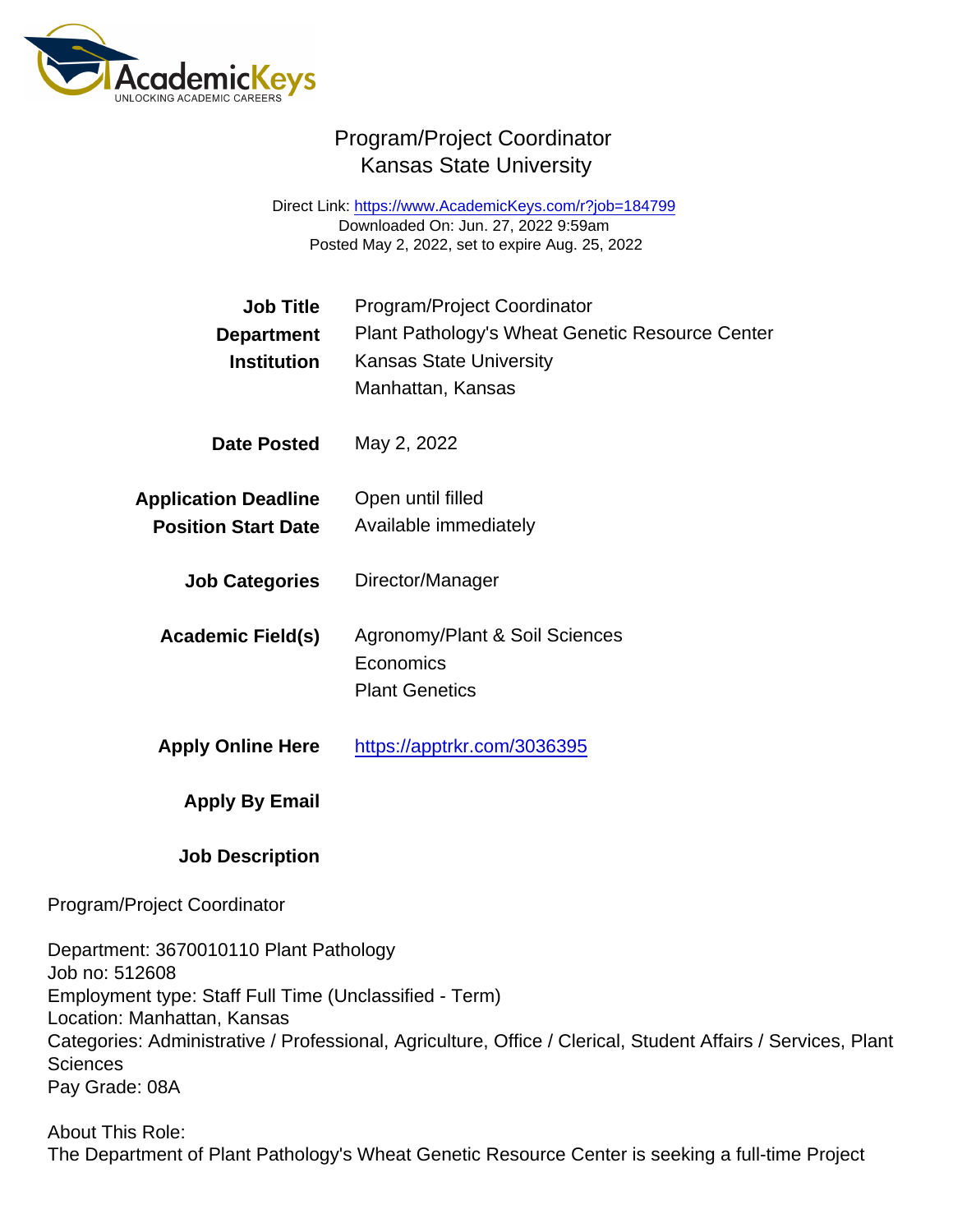Direct Link: <https://www.AcademicKeys.com/r?job=184799> Downloaded On: Jun. 27, 2022 9:59am Posted May 2, 2022, set to expire Aug. 25, 2022

Coordinator to support projects in wheat genetics, breeding and wheat-pathogen interaction. The Wheat Genetic Resource Center is involved in multiple projects funded by federal agencies and private foundations and this position will be pivotal in their coordination and overall success.

The Project Coordinator will:

- \* Monitor and coordinate the initiation, progress, and completion of specific project tasks and objectives
- \* Schedule and organize project meetings with participating teams and collaborators
- \* Compile meeting summaries and progress reports from participating teams

\* Contribute to the preparation of materials and reports related to project activities for social media, granting agencies and stakeholders

\* Oversee and coordinate germplasm, sample and data exchange between participating partners including preparation of samples and germplasm for shipment

\* Obtain necessary shipping permits for samples

\* Monitor and coordinate deposition of project outputs to publicly accessible data, material and germplasm repository

\* Coordinate preparation of material transfer agreements for distribution of project outputs to other parties

- \* Maintain inventory of supplies and equipment and coordinate repairs or replacements
- \* Manage personnel and graduate student recruitment efforts and post-hiring training
- \* Support personnel introduction and integration into project activities

\* Maintain records of personnel training to comply with policies and requirements of federal agencies and the university

For details about the position please contact

[url=https://apptrkr.com/get\_redirect.php?id=3036395&targetURL=http://www.plantpath.kstate.edu/people/faculty/akhunov/index.html]Eduard Akhunov

([url=https://apptrkr.com/get\_redirect.php?id=3036395&targetURL=mailto:eakhunov@ksu.edu]eakhunov@ksu.edu).

Why Join Us:

Kansas State University offers a comprehensive benefits package that includes health insurance, life insurance, retirement plans, paid time off - vacation, sick, and holidays. To see what benefits are available, please visit: [url=https://apptrkr.com/get\_redirect.php?id=3036395&targetURL=https://www.kstate.edu/hcs/benefits/overview/]https://www.k-state.edu/hcs/benefits

We Support Diversity and Inclusion:

Kansas State University embraces diversity and inclusion. The university actively seeks individuals who foster a collegial environment and cooperative interactions with coworkers, students, and others. The University is dedicated to promoting the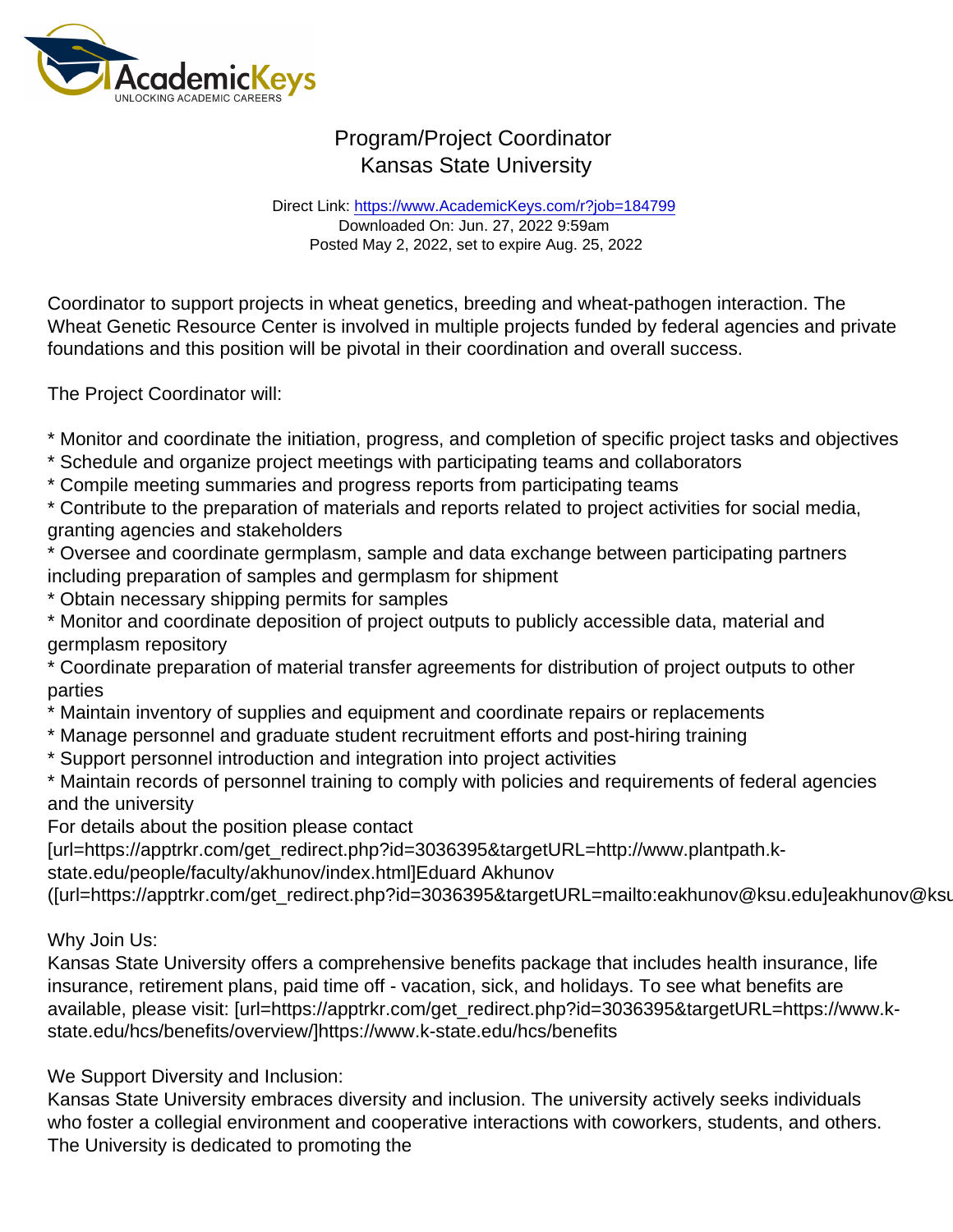Direct Link: <https://www.AcademicKeys.com/r?job=184799> Downloaded On: Jun. 27, 2022 9:59am Posted May 2, 2022, set to expire Aug. 25, 2022

[url=https://apptrkr.com/get\_redirect.php?id=3036395&targetURL=https://www.kstate.edu/about/community.html" rel="noopener noreferrer]Principles of Community.

What You'll Need to Succeed: Minimum Qualifications:

\* Bachelor's degree -OR- an educational equivalency as determined by hiring manager

\* Excellent written and verbal communication skills

Preferred Qualifications:

\* M.S. degree in Agronomy, Agricultural Economics, Genetics, Biology or other related fields.

- \* Highly organized, efficient and detail-oriented
- \* Flexible and adaptable to changing, fast-paced environment
- \* Resourceful and adept problem-solver
- \* Understanding of program administration and project coordination
- \* Ability to work collaboratively in a dynamic, multicultural setting
- \* Ability to work on complex, multifaceted projects

Other Requirements:

\* Applicants must be currently authorized to work in the United States at the time of employment How to Apply:

Please submit the following documents:

- \* Resume
- \* Cover letter
- \* Contact information for three professional references

Screening of Applications Begins:

Immediately and continues until position is filled. For best consideration, apply by April 10, 2022 and will continue until position is filled.

Anticipated Hiring Salary Range: \$40,000 - \$52,000 (\$19.23 - \$25.00 per hour)

Equal Employment Opportunity:

Kansas State University is an Equal Opportunity Employer. All applicants will receive consideration for employment without regard to race, color, religion, sex, sexual orientation, gender, gender identity,